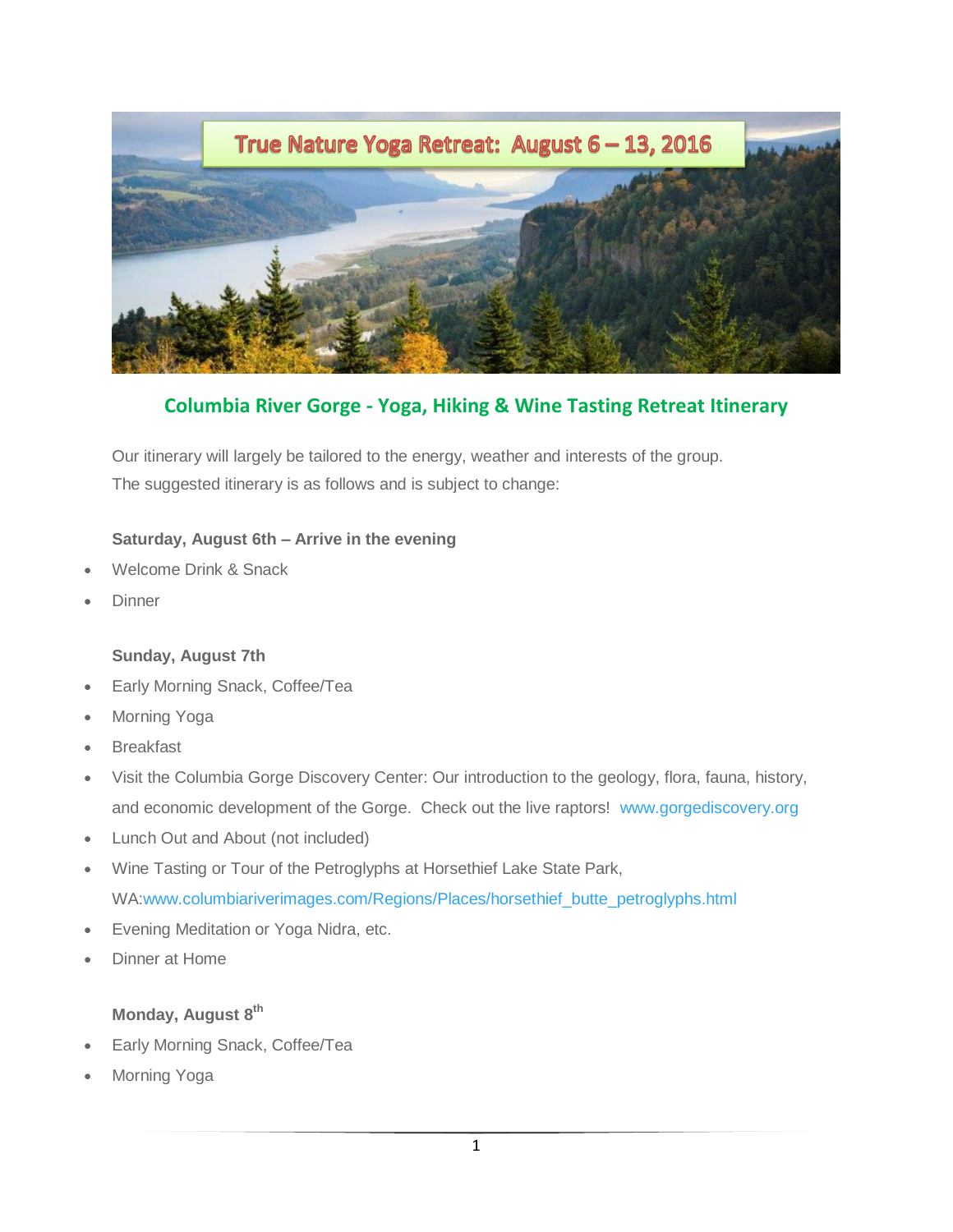- **•** Breakfast
- Visit Timberline Lodge, Mt. Hood, OR: National Historical Landmark, the icon of the WPA dedicated in 1937: Great video at [www.timberlinelodge.com/plan-your-visit/explore-the-lodge](http://www.timberlinelodge.com/plan-your-visit/explore-the-lodge)
- Lunch at Timberline Lodge (not included)
- Hiking: Tamanawas Falls, 3.6 miles, easy [www.oregonhikers.org/field\\_guide/Tamanawas\\_Falls\\_Hike](http://www.oregonhikers.org/field_guide/Tamanawas_Falls_Hike)
- Evening Meditation or Yoga Nidra, etc.
- Dinner at Home

# **Tuesday, August 9 th**

- Early Morning Snack, Coffee/Tea
- Morning Yoga
- Breakfast
- Free time, you fix a lunch at home
- Half-Day Wine Tasting Tour (4 hours, included)
- Evening Meditation or Yoga Nidra, etc.
- Dinner Out (not included)

### **Wednesday, August 10th**

- Early Morning Snack, Coffee/Tea
- Morning Yoga
- Breakfast
- Hiking destination TBD (you pack a hiking lunch)
- Evening Meditation or Yoga Nidra, etc.
- Dinner at Home

### **Thursday, August 11th**

- Early Morning Snack, Coffee/Tea
- Morning Yoga
- Breakfast
- Mineral Bath Soak and Wrap at Bonneville Hot Springs Spa, West Bonneville, WA (included) <http://bonnevilleresort.com/spa/mineral-baths-wraps/>